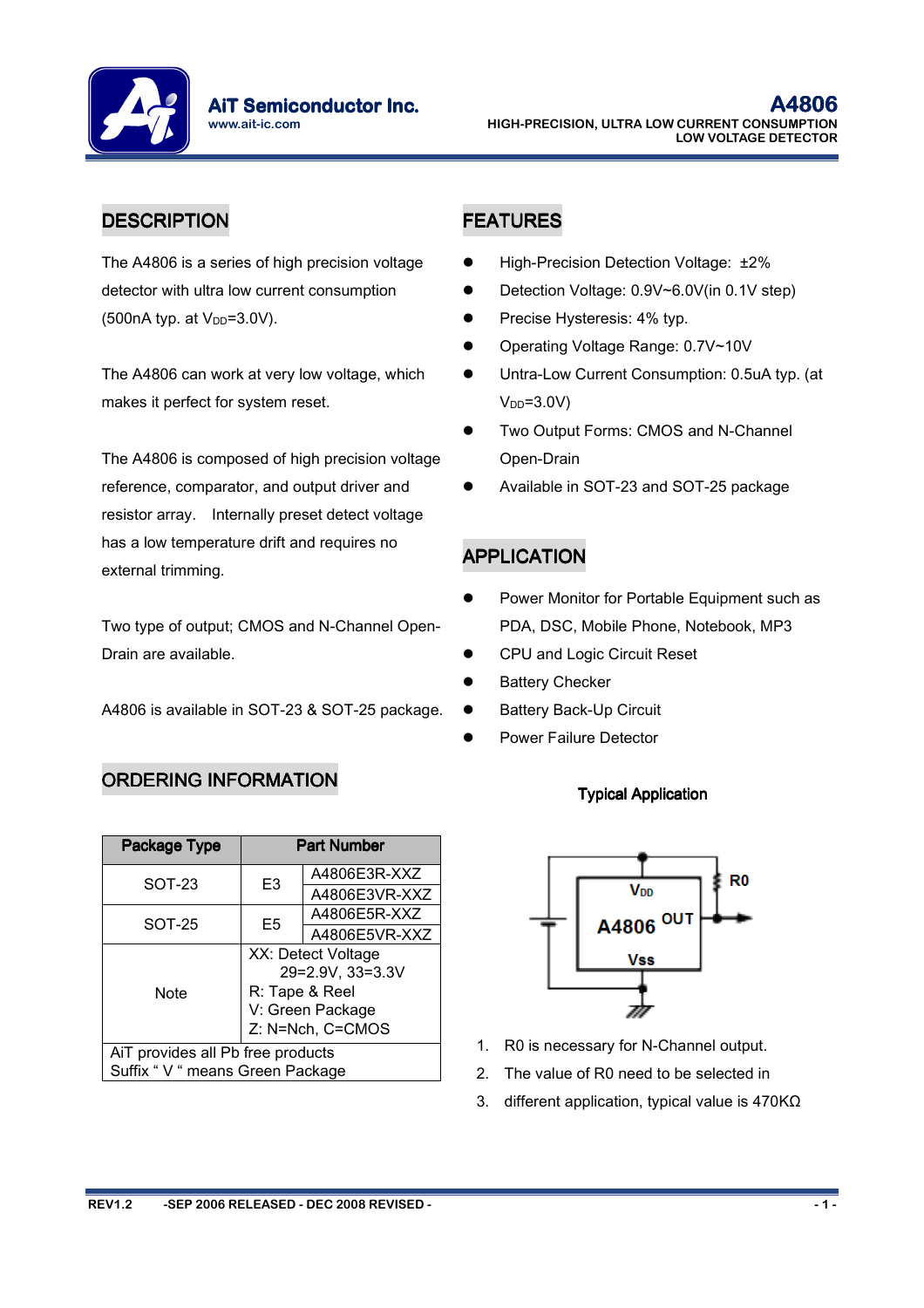

# PIN DESCRIPTION

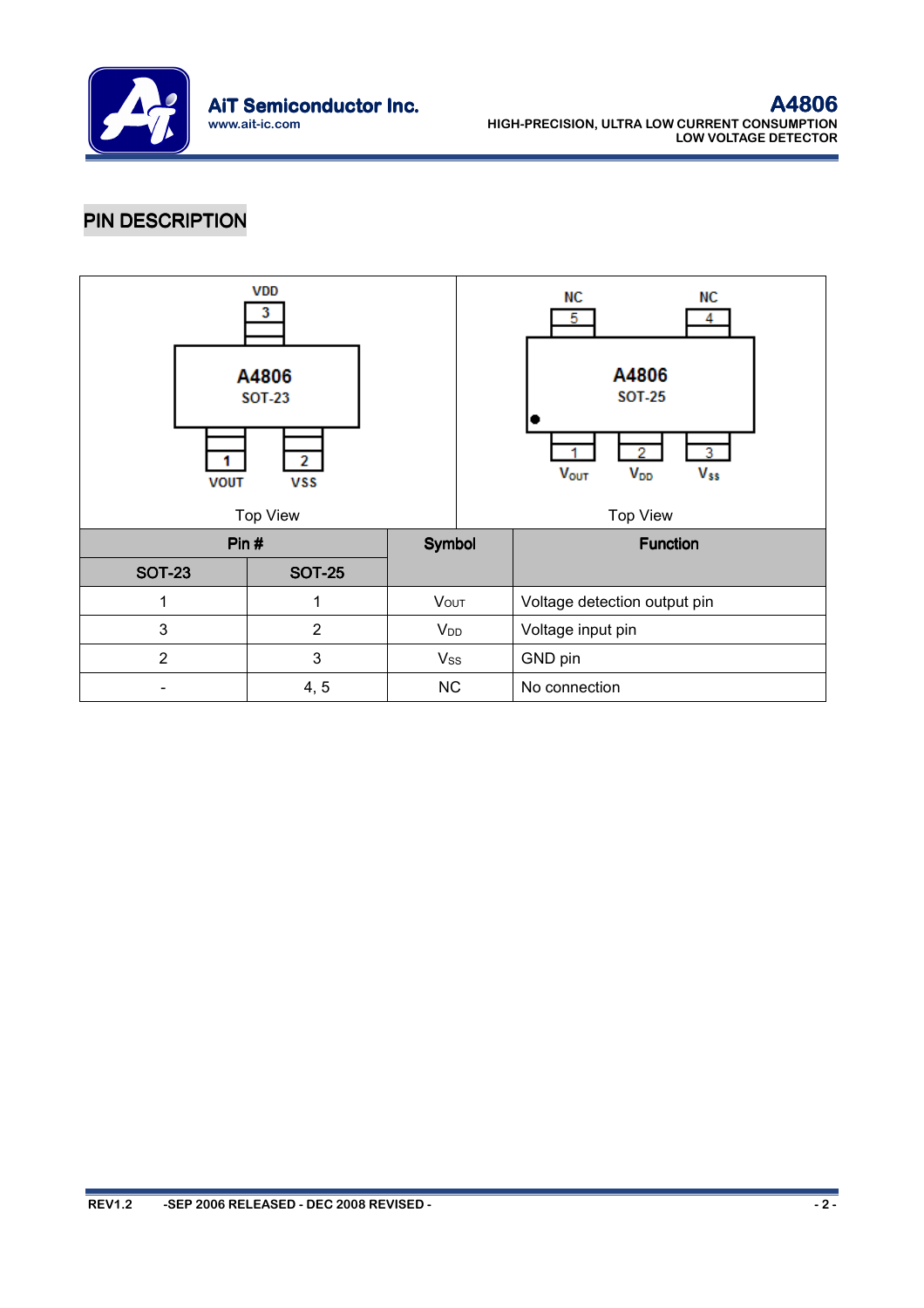

# **ABSOLUTE MAXIMUM RATINGS**

| Input Voltage Range              | $0.3V - 12V$         |
|----------------------------------|----------------------|
| Output Voltage Range             | $0.3V - 12V$         |
| Maximum Output Current           | 70 <sub>m</sub> A    |
| <b>Maximum Power Dissipation</b> | 150mW                |
| <b>Ambient Temperature</b>       | $-40$ ~+70 $\circ$ C |
| Storage Temperature (Ts)         | -40~+125°C           |
| Lead Temperature and Time        | 260°C, 10S           |

Stresses beyond may cause permanent damage to the device. These are stress ratings only and functional operation of the device at these or any other conditions beyond those indicated in the Electrical Characteristics are not implied. Exposure to absolute maximum

rating conditions for extended periods may affect device reliability.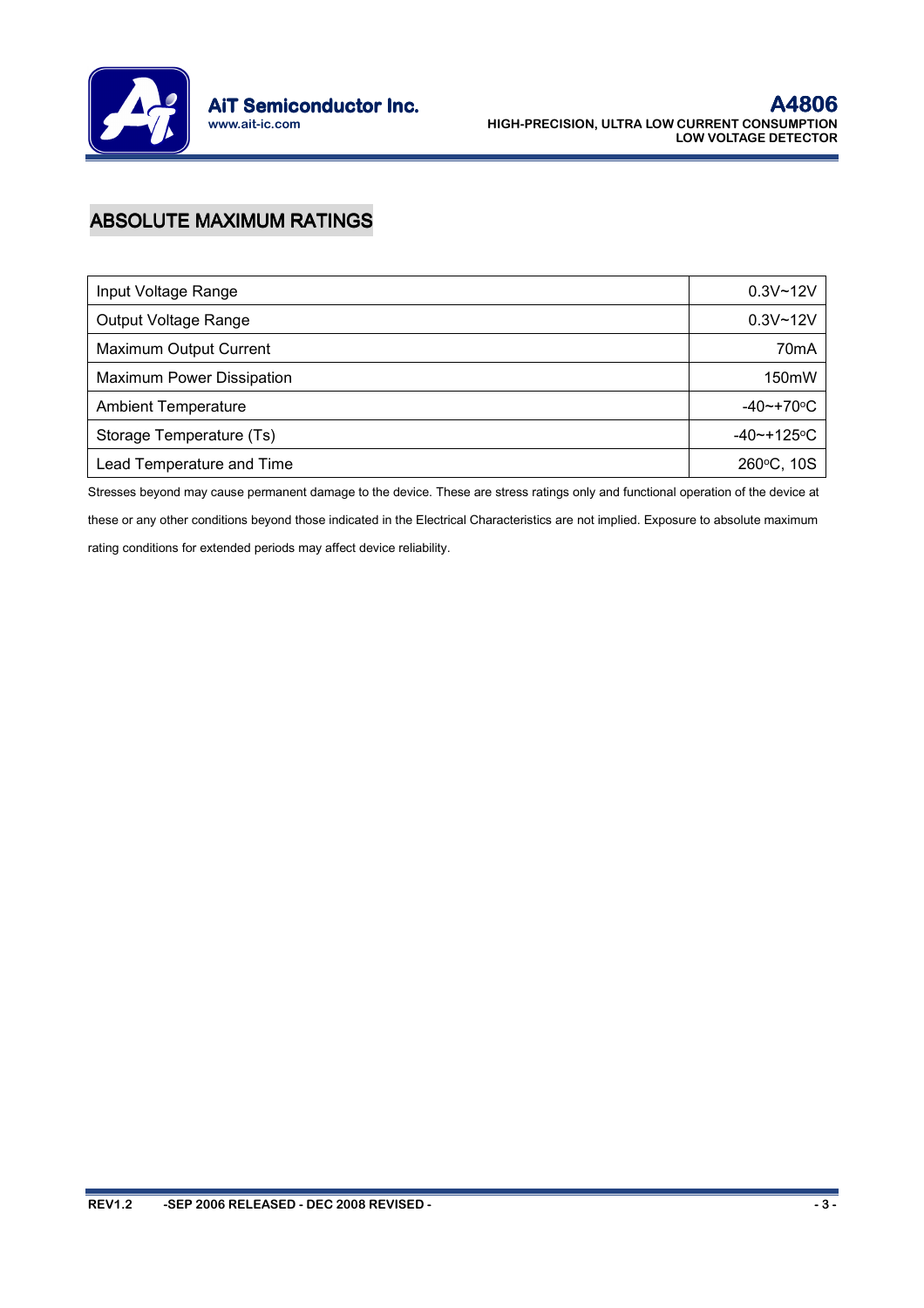

# **ELECTRICAL CHARACTERISTICS**

Test Condition: Topt=25°C, unless otherwise noted.

#### 1. A4806-09C/N (0.9V)

| <b>Symbol</b>           | <b>Parameter</b>                 | <b>Conditions</b>                             | <b>Min</b> | <b>Typ</b> | <b>Max</b> | Unit |
|-------------------------|----------------------------------|-----------------------------------------------|------------|------------|------------|------|
| $-VDET$                 | Detector Threshold               |                                               | 0.882      | 0.9        | 0.918      | V    |
| <b>V</b> <sub>HYS</sub> | Detector Threshold Hysteresis    |                                               | 0.018      | 0.036      | 0.054      | V    |
| lss                     | <b>Current Consumption</b>       | $V_{DD} = 2.9V$                               |            | 1          | 1.5        | uA   |
| <b>V</b> <sub>DDH</sub> | <b>Maximum Operating Voltage</b> |                                               |            |            | 10         | V    |
| <b>V</b> <sub>DDL</sub> | Minimum Operating Voltage        |                                               |            | 0.5        |            | V    |
| <b>I</b> out            | <b>Output Current</b>            | <b>Nch</b>                                    |            |            |            |      |
|                         |                                  | $V_{DS} = 0.05V$ , $V_{DD} = 0.7V$            | 0.01       | 0.05       |            |      |
|                         |                                  | V <sub>DS</sub> =0.50V, V <sub>DD</sub> =0.8V | 0.05       | 0.50       |            | mA   |
|                         |                                  | <b>Pch</b>                                    |            |            |            |      |
|                         |                                  | $V_{DS} = -2.1V$ , $V_{DD} = 4.5V$            | 1.0        | 2.0        |            |      |
| $T_{\sf PLH}$           | Output Delay Time                |                                               |            |            | 20         | uS   |

## 2. A4806-27C/N (2.7V)

| Symbol                  | Parameter                     | <b>Conditions</b>                  | Min   | <b>Typ</b> | <b>Max</b> | Unit |
|-------------------------|-------------------------------|------------------------------------|-------|------------|------------|------|
| -V <sub>DET</sub>       | Detector Threshold            |                                    | 2.646 | 2.70       | 2.754      | V    |
| <b>V<sub>HYS</sub></b>  | Detector Threshold Hysteresis |                                    | 0.054 | 0.108      | 0.162      | V    |
| lss                     | <b>Current Consumption</b>    | $V_{DD} = 4.7V$                    |       | 0.5        | 1          | uA   |
| <b>VDDH</b>             | Maximum Operating Voltage     |                                    |       |            | 10         | V    |
| <b>V</b> <sub>DDL</sub> | Minimum Operating Voltage     |                                    |       | 0.5        |            | V    |
| $I_{\text{OUT}}$        | <b>Output Current</b>         | <b>Nch</b>                         |       |            |            |      |
|                         |                               | $V_{DS} = 0.05V$ , $V_{DD} = 0.7V$ | 0.01  | 0.05       |            |      |
|                         |                               | Pch                                |       |            |            | mA   |
|                         |                               | $V_{DS} = -2.1V$ , $V_{DD} = 4.5V$ | 1.0   | 2.0        |            |      |
| <b>T</b> PLH            | <b>Output Delay Time</b>      |                                    |       |            | 20         | uS   |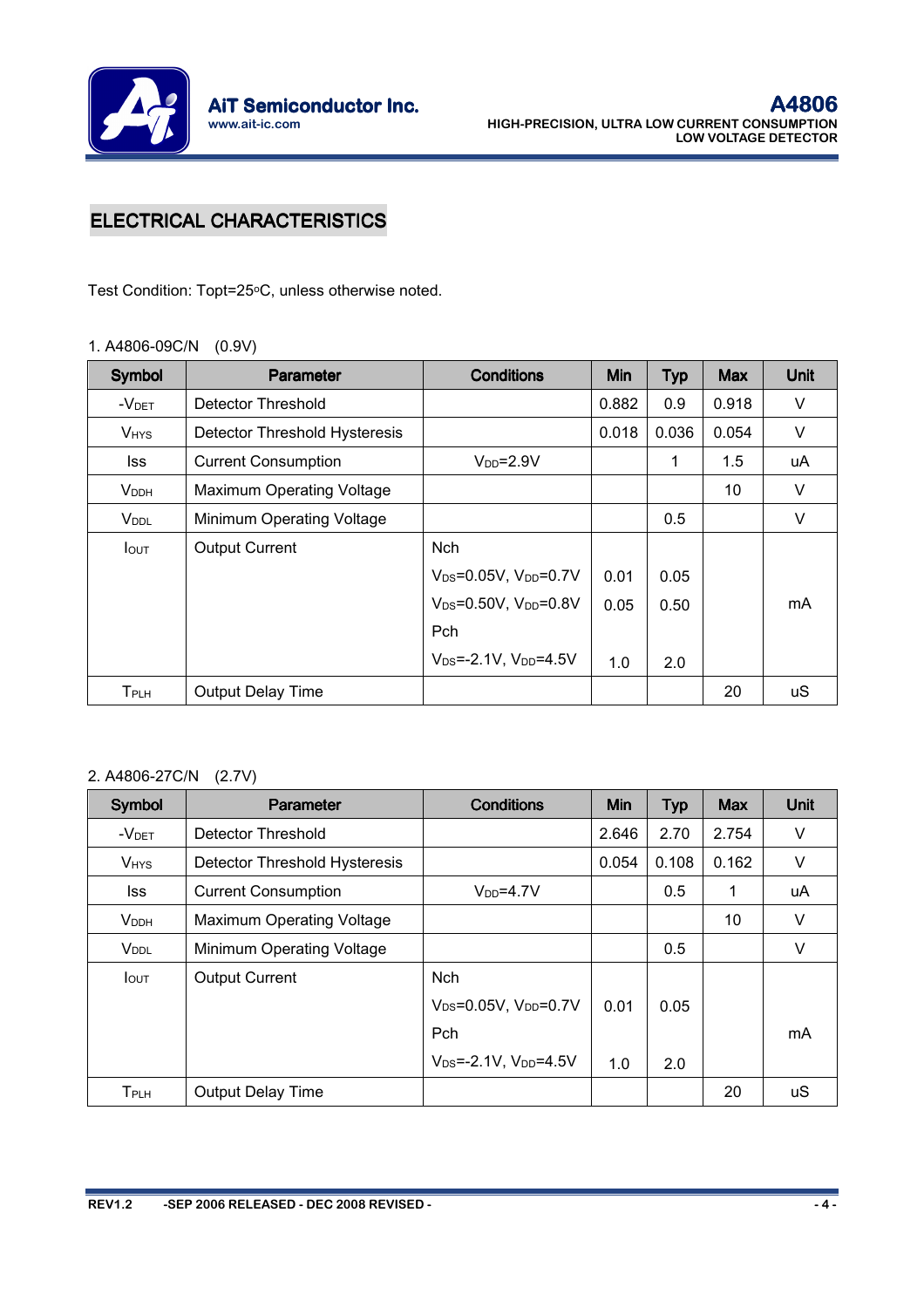

#### 3. A4806-30C/N (3.0V)

| Symbol                  | Parameter                        | <b>Conditions</b>                             | Min  | <b>Typ</b> | <b>Max</b> | Unit   |
|-------------------------|----------------------------------|-----------------------------------------------|------|------------|------------|--------|
| $-V$ DET                | <b>Detector Threshold</b>        |                                               | 2.94 | 3.0        | 3.06       | V      |
| <b>VHYS</b>             | Detector Threshold Hysteresis    |                                               | 0.06 | 0.12       | 0.18       | V      |
| lss                     | <b>Current Consumption</b>       | $V_{DD} = 5.0V$                               |      | 0.5        | 1          | uA     |
| <b>V</b> <sub>DDH</sub> | <b>Maximum Operating Voltage</b> |                                               |      |            | 10         | V      |
| <b>V</b> <sub>DDL</sub> | Minimum Operating Voltage        |                                               |      | 0.5        |            | $\vee$ |
| <b>I</b> OUT            | <b>Output Current</b>            | <b>Nch</b>                                    |      |            |            |        |
|                         |                                  | V <sub>DS</sub> =0.05V, V <sub>DD</sub> =0.7V | 0.01 | 0.05       |            |        |
|                         |                                  | Pch                                           |      |            |            | mA     |
|                         |                                  | $V_{DS} = -2.1V$ , $V_{DD} = 4.5V$            | 1.0  | 2.0        |            |        |
| $T_{\sf PLH}$           | <b>Output Delay Time</b>         |                                               |      |            | 20         | uS     |

#### 4. A4806-34C/N (3.4V)

| Symbol                  | <b>Parameter</b>              | <b>Conditions</b>                             | Min   | <b>Typ</b> | <b>Max</b> | Unit |
|-------------------------|-------------------------------|-----------------------------------------------|-------|------------|------------|------|
| $-VDET$                 | <b>Detector Threshold</b>     |                                               | 3.332 | 3.4        | 3.468      | V    |
| <b>VHYS</b>             | Detector Threshold Hysteresis |                                               | 0.068 | 0.136      | 0204       | V    |
| lss.                    | <b>Current Consumption</b>    | $V_{DD} = 5.0V$                               |       | 0.5        | 1          | uA   |
| <b>V<sub>DDH</sub></b>  | Maximum Operating Voltage     |                                               |       |            | 10         | V    |
| <b>V</b> <sub>DDL</sub> | Minimum Operating Voltage     |                                               |       | 0.5        |            | V    |
| $I_{\text{OUT}}$        | <b>Output Current</b>         | <b>Nch</b>                                    |       |            |            |      |
|                         |                               | V <sub>DS</sub> =0.05V, V <sub>DD</sub> =0.7V | 0.01  | 0.05       |            |      |
|                         |                               | Pch                                           |       |            |            | mA   |
|                         |                               | $V_{DS} = -2.1V$ , $V_{DD} = 4.5V$            | 1.0   | 2.0        |            |      |
| <b>T</b> PLH            | <b>Output Delay Time</b>      |                                               |       |            | 20         | uS   |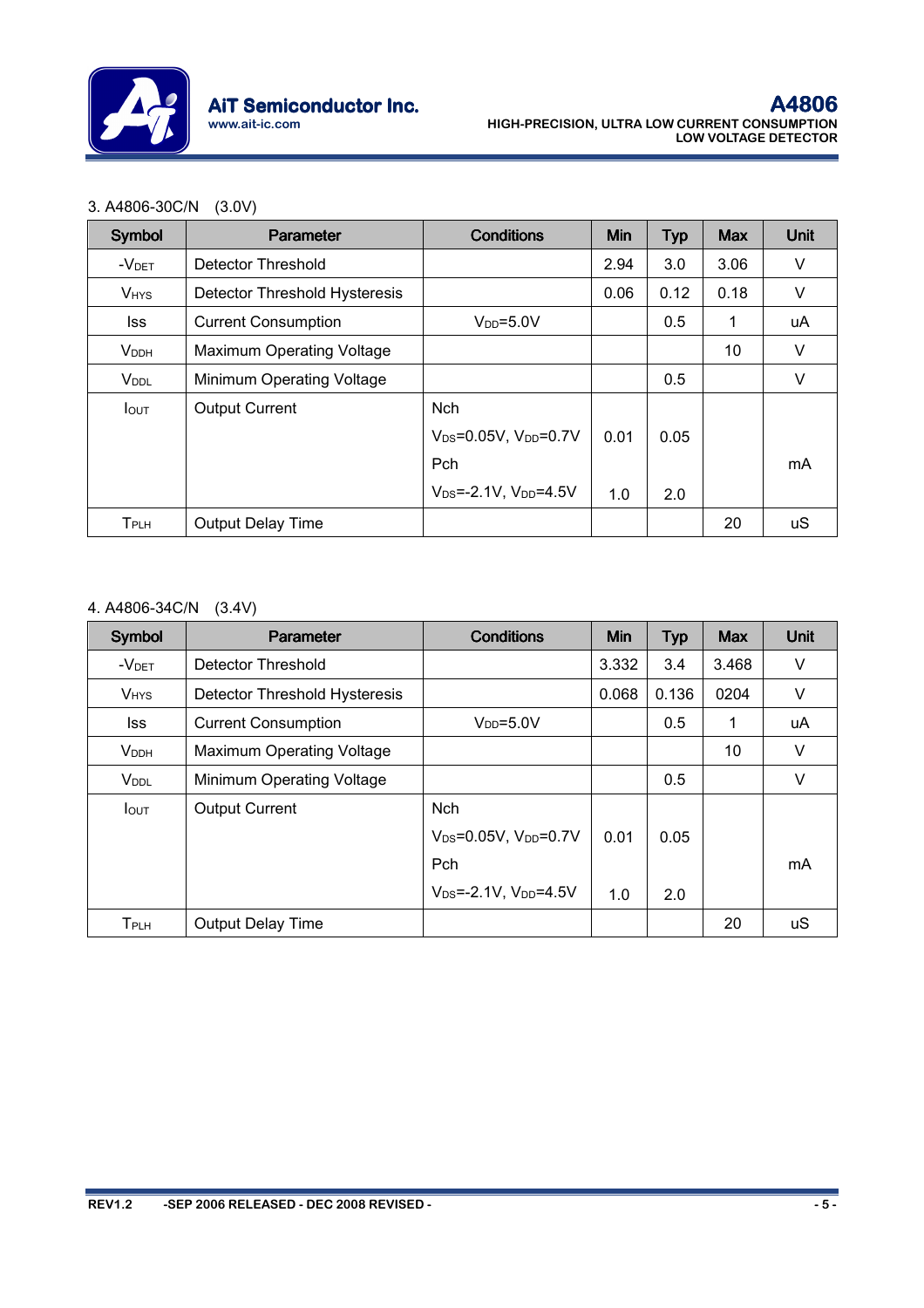

#### 5. A4806-44C/N (4.4V)

| Symbol                  | <b>Parameter</b>                 | <b>Conditions</b>                  | Min   | <b>Typ</b> | <b>Max</b> | Unit   |
|-------------------------|----------------------------------|------------------------------------|-------|------------|------------|--------|
| $-V$ DET                | Detector Threshold               |                                    | 4.312 | 4.4        | 4.488      | V      |
| <b>VHYS</b>             | Detector Threshold Hysteresis    |                                    | 0.088 | 0.176      | 0.264      | V      |
| lss.                    | <b>Current Consumption</b>       | $V_{DD} = 6.4V$                    |       | 0.5        | 1          | uA     |
| <b>V<sub>DDH</sub></b>  | <b>Maximum Operating Voltage</b> |                                    |       |            | 10         | $\vee$ |
| <b>V</b> <sub>DDL</sub> | Minimum Operating Voltage        |                                    |       | 0.5        |            | $\vee$ |
| <b>I</b> out            | <b>Output Current</b>            | <b>Nch</b>                         |       |            |            |        |
|                         |                                  | $V_{DS} = 0.05V$ , $V_{DD} = 0.7V$ | 0.01  | 0.05       |            |        |
|                         |                                  | Pch                                |       |            |            | mA     |
|                         |                                  | $V_{DS} = -2.1V$ , $V_{DD} = 8.0V$ | 1.5   | 3.0        |            |        |
| T <sub>PLH</sub>        | <b>Output Delay Time</b>         |                                    |       |            | 20         | uS     |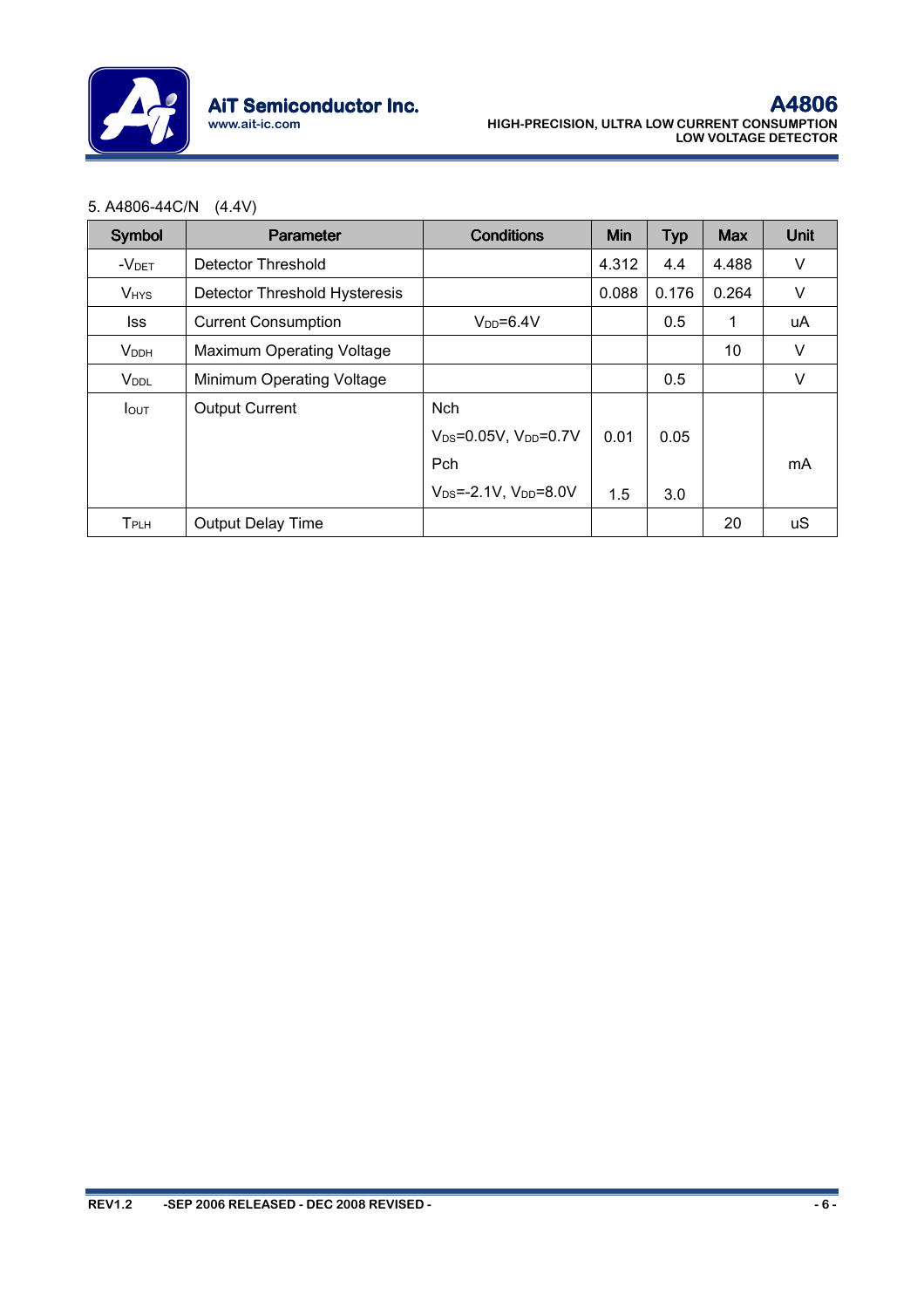

# **ELECTRICAL CHARACTERISTICS**

#### By Detector Threshold

|          |       | <b>Detector Threshold</b> |       |       | <b>Detector Threshold</b> |       |            | <b>Supply Current</b> |     |           | <b>Supply Current 2</b> |     |  |
|----------|-------|---------------------------|-------|-------|---------------------------|-------|------------|-----------------------|-----|-----------|-------------------------|-----|--|
|          |       |                           |       |       | <b>Hysteresis</b>         |       |            |                       |     |           |                         |     |  |
| Part#    |       | -VDET(V)                  |       |       | VHYS(V)                   |       |            | $\textsf{lss1 (uA)}$  |     |           | $Iss2$ (uA)             |     |  |
|          | Min   | Typ                       | Max   | Min   | Typ                       | Max   | Condition  | Typ                   | Max | Condition | Typ                     | Max |  |
| A4806-09 | 0.882 | 0.900                     | 0.918 | 0.018 | 0.036                     | 0.054 |            |                       |     |           |                         |     |  |
| A4806-10 | 0.980 | 1.000                     | 1.020 | 0.020 | 0.040                     | 0.060 |            |                       |     |           |                         |     |  |
| A4806-11 | 1.078 | 1.100                     | 1.122 | 0.022 | 0.044                     | 0.066 |            |                       |     |           |                         |     |  |
| A4806-12 | 1.176 | 1.200                     | 1.224 | 0.024 | 0.048                     | 0.072 |            |                       |     |           | 1.0                     | 1.5 |  |
| A4806-13 | 1.274 | 1.300                     | 1.326 | 0.026 | 0.052                     | 0.078 |            |                       |     |           |                         |     |  |
| A4806-14 | 1.372 | 1.400                     | 1.428 | 0.028 | 0.056                     | 0.084 |            |                       |     |           |                         |     |  |
| A4806-15 | 1.470 | 1.500                     | 1.530 | 0.030 | 0.060                     | 0.090 |            |                       |     |           |                         |     |  |
| A4806-16 | 1.568 | 1.600                     | 1.632 | 0.032 | 0.064                     | 0.096 |            |                       |     |           |                         |     |  |
| A4806-17 | 1.666 | 1.700                     | 1.734 | 0.034 | 0.068                     | 0.102 |            |                       |     |           |                         |     |  |
| A4806-18 | 1.764 | 1.800                     | 1.836 | 0.036 | 0.072                     | 0.108 |            |                       |     |           |                         |     |  |
| A4806-19 | 1.862 | 1.900                     | 1.938 | 0.038 | 0.076                     | 0.114 | $V_{DD}$ = | 0.5                   |     | 1.0       |                         |     |  |
| A4806-20 | 1.960 | 2.000                     | 2.040 | 0.040 | 0.080                     | 0.120 | $(V$ DET)  |                       |     |           |                         |     |  |
| A4806-21 | 2.048 | 2.100                     | 2.142 | 0.042 | 0.084                     | 0.126 | $+0.1V$    |                       |     |           |                         |     |  |
| A4806-22 | 2.156 | 2.200                     | 2.244 | 0.044 | 0.088                     | 0.132 |            |                       |     |           | 0.5                     | 1.0 |  |
| A4806-23 | 2.254 | 2.300                     | 2.346 | 0.046 | 0.092                     | 0.138 |            |                       |     |           |                         |     |  |
| A4806-24 | 2.352 | 2.400                     | 2.448 | 0.048 | 0.096                     | 0.144 |            |                       |     |           |                         |     |  |
| A4806-25 | 2.450 | 2.500                     | 2.550 | 0.050 | 0.100                     | 0.150 |            |                       |     |           |                         |     |  |
| A4806-26 | 2.548 | 2.600                     | 2.652 | 0.052 | 0.104                     | 0.156 |            |                       |     |           |                         |     |  |
| A4806-27 | 2.646 | 2.700                     | 2.754 | 0.054 | 0.108                     | 0.162 |            |                       |     |           |                         |     |  |
| A4806-28 | 2.744 | 2.800                     | 2.856 | 0.056 | 0.112                     | 0.168 |            |                       |     |           |                         |     |  |
| A4806-29 | 2.842 | 2.900                     | 2.958 | 0.058 | 0.116                     | 0.174 |            |                       |     |           |                         |     |  |
| A4806-30 | 2.940 | 3.000                     | 3.060 | 0.060 | 0.120                     | 0.180 |            |                       |     |           |                         |     |  |
| A4806-31 | 3.038 | 3.100                     | 3.162 | 0.062 | 0.124                     | 0.186 |            |                       |     |           |                         |     |  |
| A4806-32 | 3.136 | 3.2                       | 3.264 | 0.064 | 0.128                     | 0.192 |            |                       |     |           |                         |     |  |
| A4806-33 | 3.234 | 3.300                     | 3.366 | 0.066 | 0.132                     | 0.198 |            |                       |     |           |                         |     |  |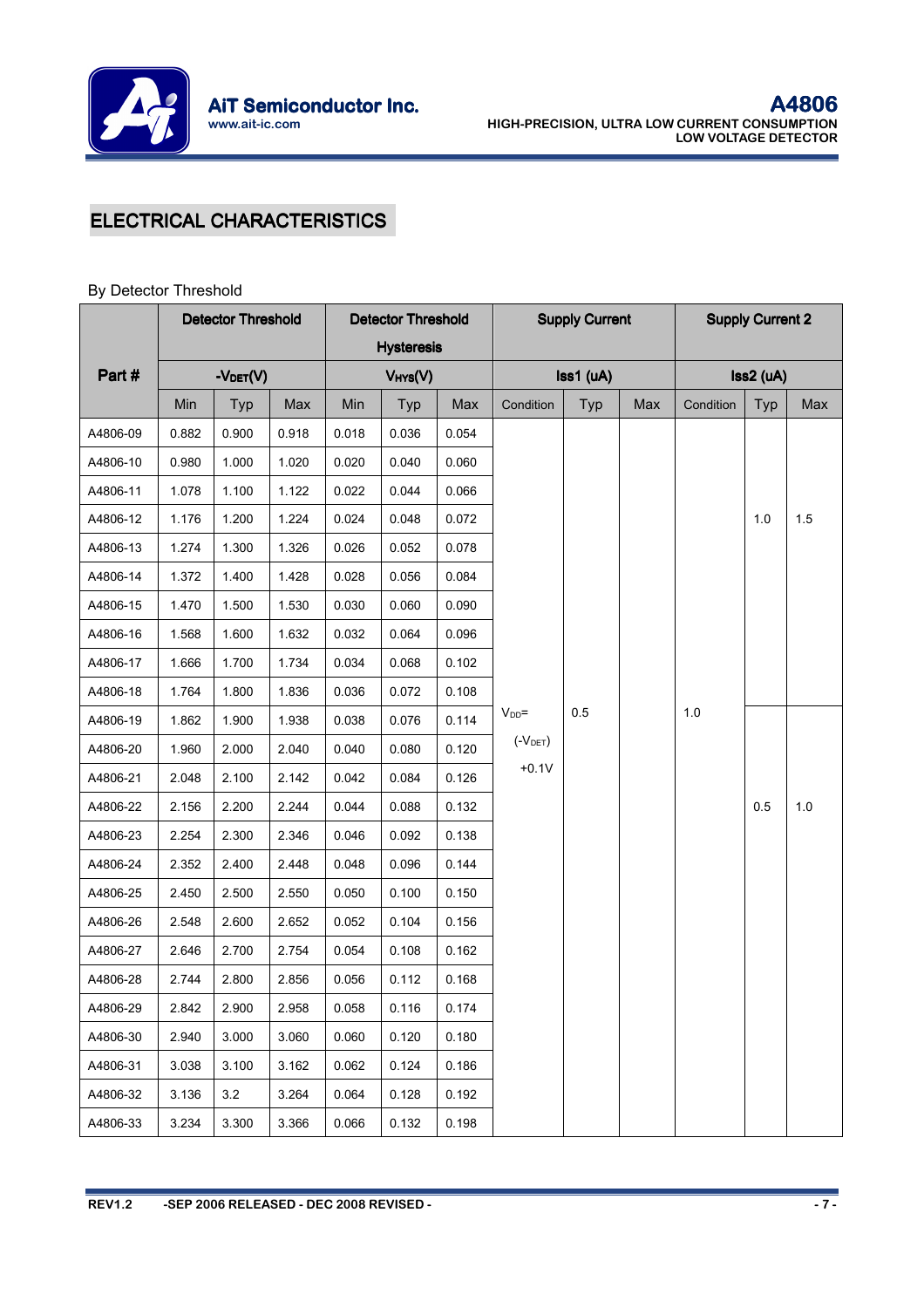

|          |       | <b>Detector Threshold</b> |       | <b>Detector Threshold</b> |                   |       | <b>Supply Current</b> | <b>Supply Current 2</b> |     |                     |     |     |
|----------|-------|---------------------------|-------|---------------------------|-------------------|-------|-----------------------|-------------------------|-----|---------------------|-----|-----|
|          |       |                           |       |                           | <b>Hysteresis</b> |       |                       |                         |     |                     |     |     |
| Part#    |       | -VDET(V)                  |       | $V$ HYS $(V)$             |                   |       | Iss1 (uA)             |                         |     | Iss2 (uA)           |     |     |
|          | Min   | Typ                       | Max   | Min                       | Typ               | Max   | Condition             | Typ                     | Max | Condition           | Typ | Max |
| A4806-34 | 3.332 | 3.400                     | 3.468 | 0.068                     | 0.136             | 0.204 |                       |                         |     |                     |     |     |
| A4806-35 | 3.430 | 3.500                     | 3.570 | 0.070                     | 0.140             | 0.210 |                       |                         |     |                     |     |     |
| A4806-36 | 3528  | 3.600                     | 3.672 | 0.p72                     | 0.144             | 0.216 |                       |                         |     |                     |     |     |
| A4806-37 | 3.626 | 3.700                     | 3.774 | 0.074                     | 0.148             | 0.222 |                       |                         |     |                     |     |     |
| A4806-38 | 3.724 | 3.800                     | 3.876 | 0.076                     | 0.152             | 0.228 |                       |                         |     |                     |     |     |
| A4806-39 | 3.822 | 3.900                     | 3.978 | 0.078                     | 0.156             | 0.234 |                       |                         |     |                     |     |     |
| A4806-40 | 3.920 | 4.000                     | 4.080 | 0.080                     | 0.160             | 0.240 |                       |                         |     |                     |     |     |
| A4806-41 | 4.018 | 4.100                     | 4.182 | 0.082                     | 0.164             | 0.246 |                       |                         |     |                     |     |     |
| A4806-42 | 4.116 | 4.200                     | 4.284 | 0.084                     | 0.168             | 0.252 |                       |                         |     |                     |     |     |
| A4806-43 | 4.214 | 4.300                     | 4.386 | 0.086                     | 0.172             | 0.258 |                       |                         |     |                     |     |     |
| A4806-44 | 4.312 | 4.400                     | 4.488 | 0.088                     | 0.176             | 0.264 |                       |                         |     |                     |     |     |
| A4806-45 | 4.410 | 4.500                     | 4.590 | 0.090                     | 0.180             | 0.270 | $V_{DD}$ =            |                         |     | $V_{DD}$ =          | 0.5 | 1.0 |
| A4806-46 | 4.508 | 4.600                     | 4.692 | 0.092                     | 0.184             | 0.276 | $(V$ DET)             | 0.5                     | 1.0 | (V <sub>DET</sub> ) |     |     |
| A4806-47 | 4.606 | 4.700                     | 4.794 | 0.094                     | 0.188             | 0.282 | $+0.1V$               |                         |     | $+2V$               |     |     |
| A4806-48 | 4.704 | 4.800                     | 4.896 | 0.096                     | 0.192             | 0.288 |                       |                         |     |                     |     |     |
| A4806-49 | 4.802 | 4.900                     | 4.998 | 0.098                     | 0.196             | 0.294 |                       |                         |     |                     |     |     |
| A4806-50 | 4.900 | 5.000                     | 5.100 | 0.100                     | 0.200             | 0.300 |                       |                         |     |                     |     |     |
| A4806-51 | 4.998 | 5.100                     | 5.202 | 0.102                     | 0.204             | 0.306 |                       |                         |     |                     |     |     |
| A4806-52 | 5.096 | 5.200                     | 5.304 | 0.104                     | 0.208             | 0.312 |                       |                         |     |                     |     |     |
| A4806-53 | 5.194 | 5.300                     | 5.406 | 0.106                     | 0.212             | 0.318 |                       |                         |     |                     |     |     |
| A4806-54 | 5.292 | 5.400                     | 5.508 | 0.108                     | 0.216             | 0.324 |                       |                         |     |                     |     |     |
| A4806-55 | 5.390 | 5.500                     | 5.610 | 0.110                     | 0.220             | 0.330 |                       |                         |     |                     |     |     |
| A4806-56 | 5.488 | 5.600                     | 5.712 | 0.112                     | 0.224             | 0.336 |                       |                         |     |                     |     |     |
| A4806-57 | 5.586 | 5.700                     | 5.814 | 0.114                     | 0.228             | 0.342 |                       |                         |     |                     |     |     |
| A4806-58 | 5684  | 5.800                     | 5.916 | 0.116                     | 0.232             | 0.348 |                       |                         |     |                     |     |     |
| A4806-59 | 5.782 | 5.900                     | 6.018 | 0.118                     | 0.236             | 0.354 |                       |                         |     |                     |     |     |
| A4806-60 | 5.880 | 6.000                     | 6.120 | 0.120                     | 0.240             | 0.360 |                       |                         |     |                     |     |     |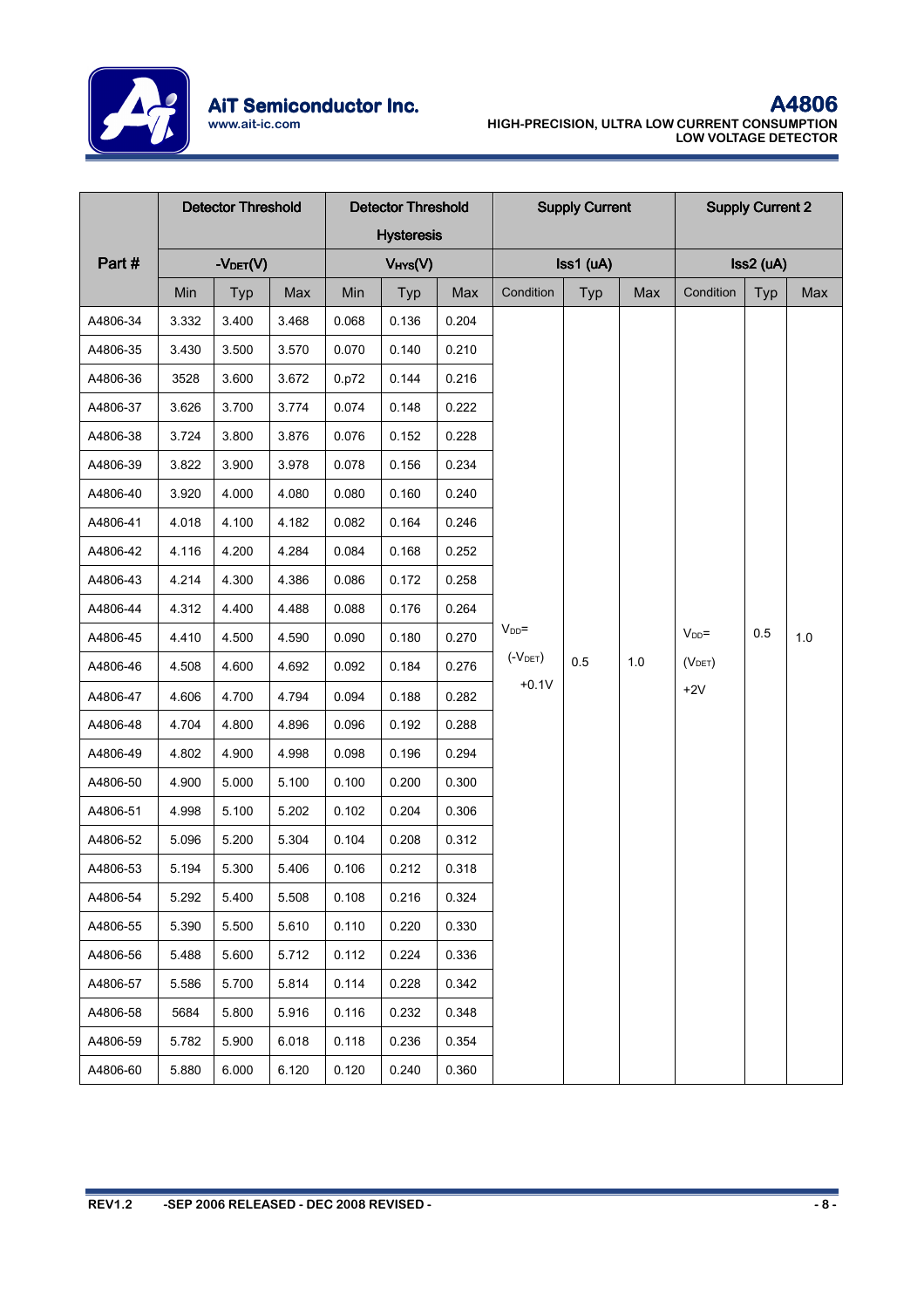

| <b>Output Current 1</b> |      |            | <b>Output Current 2</b>                                                |     |     | Output<br><b>Delay Time</b> | <b>Minimum</b><br>Operating |                             | <b>Detector Threshold</b><br>Temperature               |            |
|-------------------------|------|------------|------------------------------------------------------------------------|-----|-----|-----------------------------|-----------------------------|-----------------------------|--------------------------------------------------------|------------|
| $IOUT1$ (mA)            |      |            |                                                                        |     |     |                             |                             | Voltage                     | Coefficient                                            |            |
| Condition               | Min  | <b>Typ</b> | lout <sub>2</sub> (mA)<br><b>Min</b><br><b>Typ</b><br><b>Condition</b> |     |     | TPLH (US)<br><b>Max</b>     | <b>Typ</b>                  | $V_{DDL} (V)$<br><b>Max</b> | Δ-V <sub>DET</sub> /ΔTppm/ <sup>o</sup> C<br>Condition | <b>Typ</b> |
|                         |      |            |                                                                        |     |     |                             |                             |                             |                                                        |            |
|                         |      |            | $V_{DD} = 0.85V$                                                       | 0.1 | 0.5 |                             |                             |                             |                                                        |            |
|                         |      |            | $V_{DD} = 1.00V$                                                       | 0.2 | 1.0 |                             |                             |                             |                                                        |            |
| <b>Nch</b>              |      |            | Nch                                                                    |     |     |                             |                             |                             | -40∘C≦                                                 |            |
| $V_{DS} = 0.05V$        | 0.01 | 0.05       | $V_{DS}=0.5V$                                                          | 1.0 | 2.0 | 20                          | 0.5                         | 0.7                         | Topt                                                   | ±100       |
| $V_{DD} = 0.7V$         |      |            | $V_{DD} = 1.5V$                                                        |     |     |                             |                             |                             | ≦85∘C                                                  |            |
|                         |      |            |                                                                        |     |     |                             |                             |                             |                                                        |            |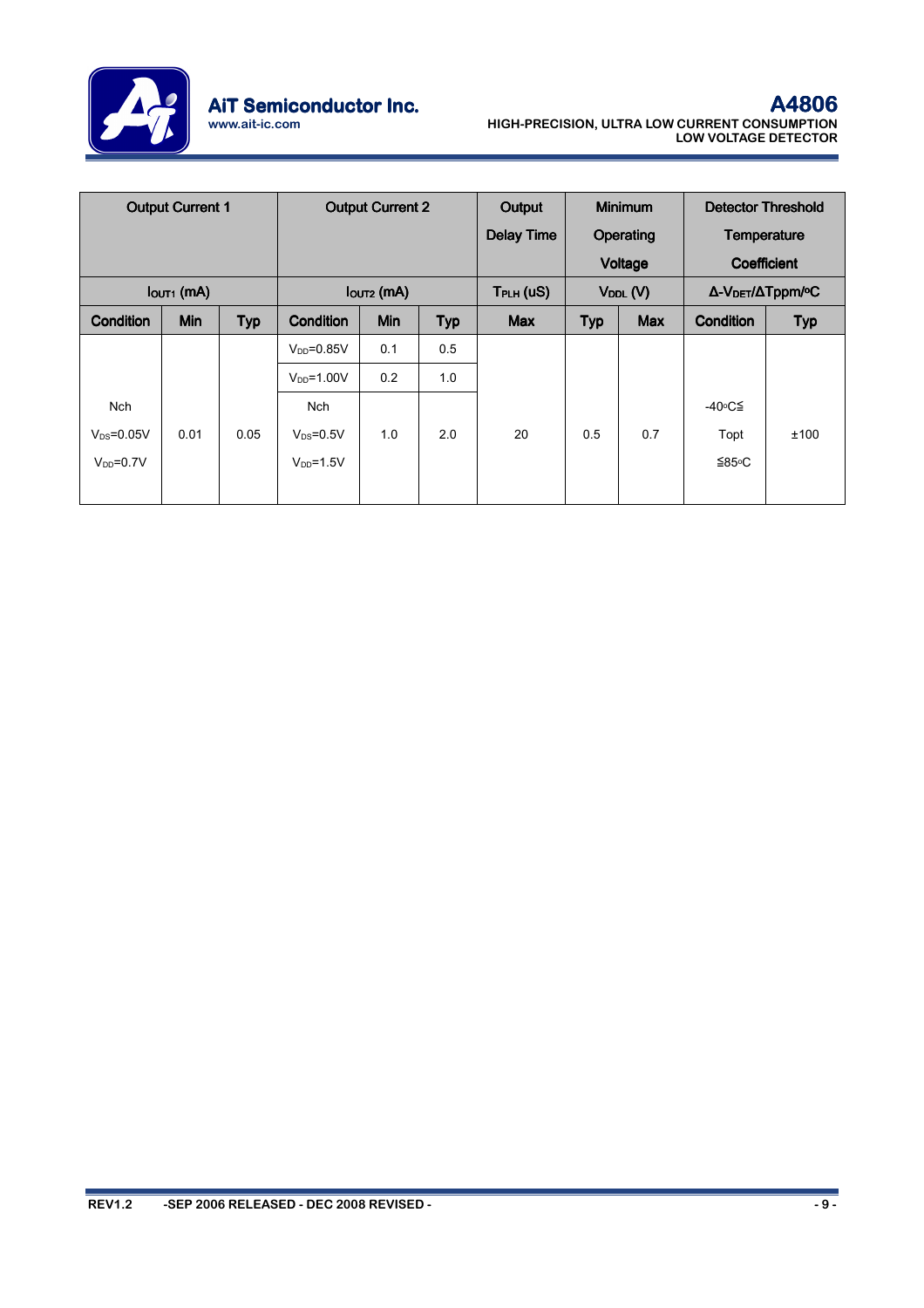

## **TYPICAL PERFORMANCE CHARACTERISTICS**



2. Output Voltage vs. Input Voltage Detector Threshold=0.9V (25°C)



4. Output Voltage vs. Input Voltage Detector Threshold=2.7V (-40°C)



6. Output Voltage vs. Input Voltage Detector Threshold=2.7V (70°C)

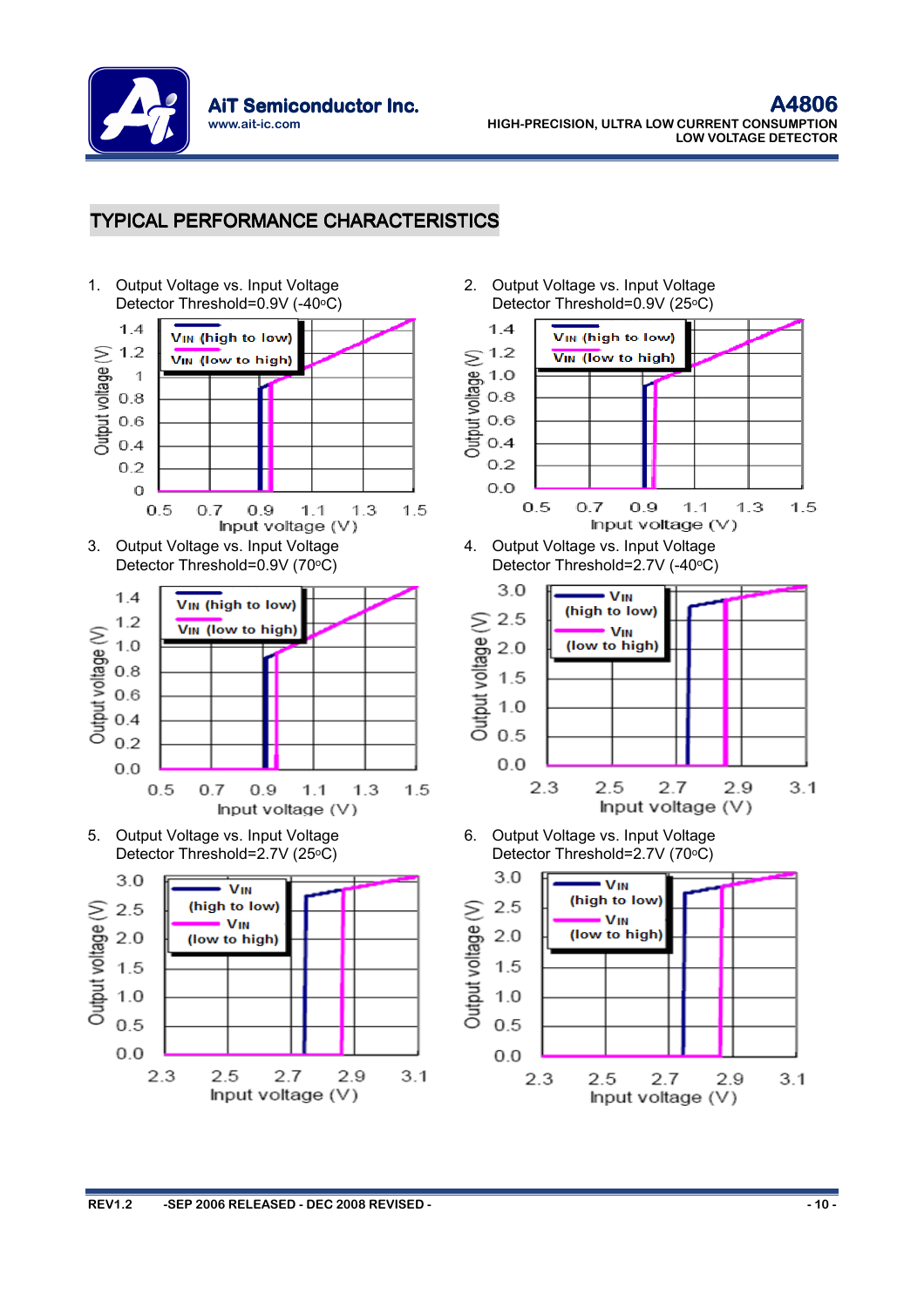

7. Output Voltage vs. Input Voltage 8. Output Voltage vs. Input Voltage Detector Threshold=3.0V (25°C) Detector Threshold=3.0V (-40°C)  $\overline{\mathbf{v}}$ <sub>IN</sub>  $\overline{\mathbf{v}}$ <sub>IN</sub>  $3.0$  $3.0$  $\begin{array}{r} 3.0 \\ \text{9000} \\ 2.5 \\ 2.0 \\ 1.5 \\ \text{1000} \\ \text{211} \\ 5.0 \\ \text{222} \\ 1.0 \\ \text{233} \\ 2.5 \\ 1.0 \\ \text{244} \\ 2.5 \\ \text{255} \\ 2.5 \\ \text{266} \\ 2.5 \\ \text{276} \\ 2.5 \\ \text{288} \\ 2.5 \\ \text{299} \\ 2.5 \\ \text{200} \\ 2.5 \\ \text{210} \\ 2.5 \\ \text{220} \\ 2.5 \\ \text{230} \\ 2.5 \\ \$ (high to low) (high to low) Output voltage (V) 2.5 VIN **V<sub>IN</sub>**  $2.0$ (low to high) (low to high) 1.5  $1.0$  $0.5$  $0.0$  $0.0$  $2.6$  $2.6$  $3.2$  $2.8$  $3.0$  $3.2$  $3.4$  $2.8$  $3.0$  $3.4$ Input voltage (V) Input voltage  $(V)$ 9. Output Voltage vs. Input Voltage 10. Output Voltage vs. Input Voltage Detector Threshold=3.0V (70°C) Detector Threshold=4.4V (-40°C)  $\overline{\mathbf{v}}$ **V<sub>IN</sub>**  $3.0$ (high to low) (high to low)  $4.0$ Output voltage (V) Output voltage (V)  $2.5$ **V<sub>IN</sub> V<sub>IN</sub>**  $3.0$  $2.0$ (low to high) (low to high)  $1.5$  $2.0$  $1.0$  $1.0$  $0.5$  $0.0$  $0.0$ 4.0  $4.2$  $4.4$ 4.8 4.6  $2.8$  $3.2$  $3.4$  $2.6$  $3.0$ Input voltage (V) Input voltage  $(V)$ 11. Output Voltage vs. Input Voltage 12. Output Voltage vs. Input Voltage Detector Threshold=4.4V (25°C) Detector Threshold=4.4V (70°C) - VIN - VIN (high to low) (high to low) Output voltage (V)  $4.0$  $4.0$ Output voltage (V)  $\overline{\text{U}}$  (low to high) **V<sub>IN</sub>**  $3.0$  $3.0$ (low to high)  $2.0$  $2.0$  $1.0$  $1.0$  $0.0$  $0.0$  $4.0$  $4.2$  $4.4$ 4.6 4.8  $4.0$ 4.2 44 4.6 4.8 Input voltage(V) Input voltage (V)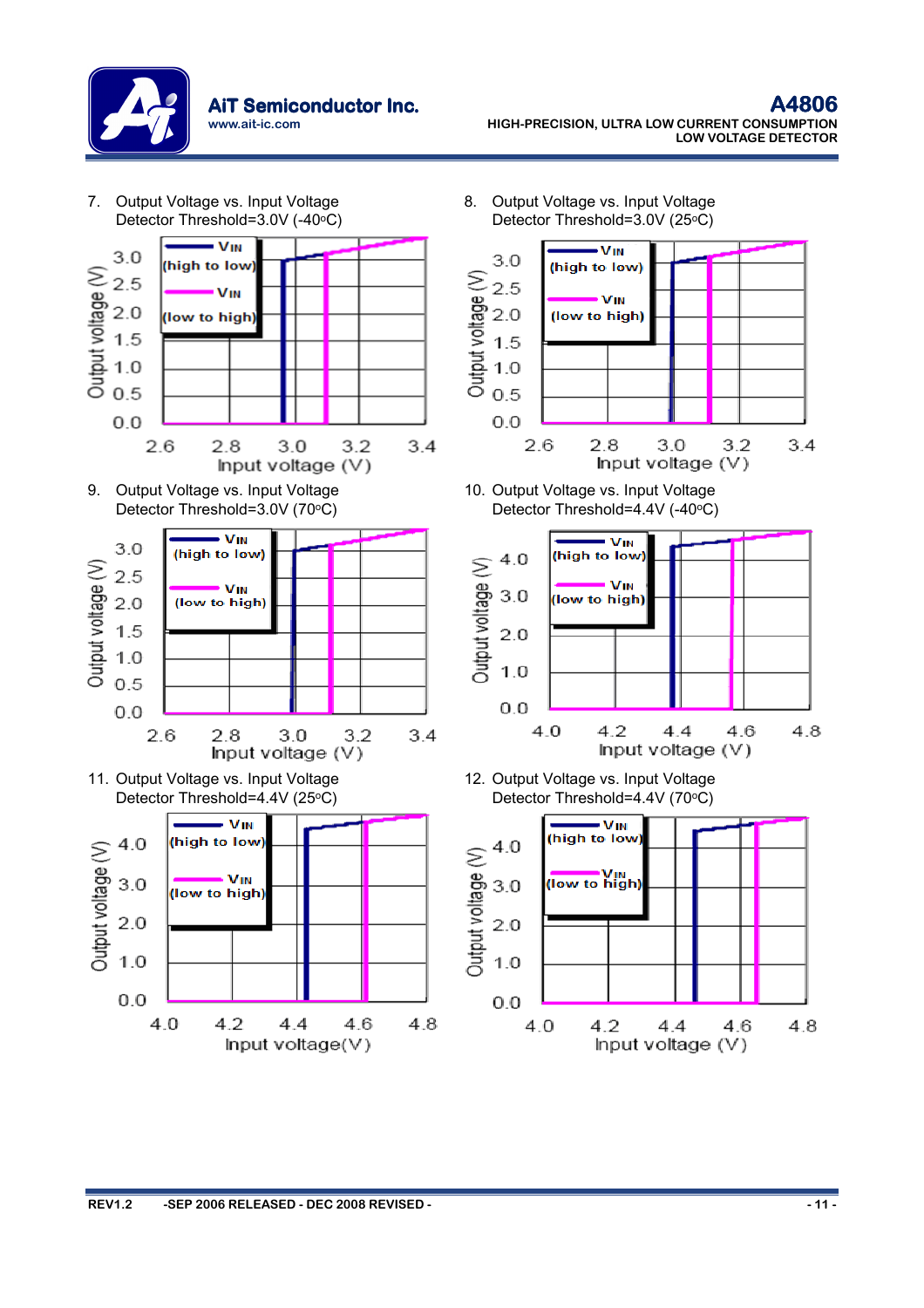

 $1.E-05$ Supply current(A)  $1.E-06$  $-40^{\circ}$ C  $1.E-07$  $25^{\circ}$ C 70°C  $1.E-08$  $\overline{2}$ 3 5  $\mathbf 0$ 1 4 6 Input voltage (V)





17. Detector Threshold Hysteresis vs. Temperature Detector Threshold = 0.9V



14. Supply Current vs. Input Voltage Detector Threshold = 2.7V



16. Supply Current vs. Input Voltage Detector Threshold =  $4.4V$ <br>1.5-05



18. Detector Threshold Hysteresis vs. Temperature Detector Threshold = 2.7V



Detector Threshold = 0.9V

13. Supply Current vs. Input Voltage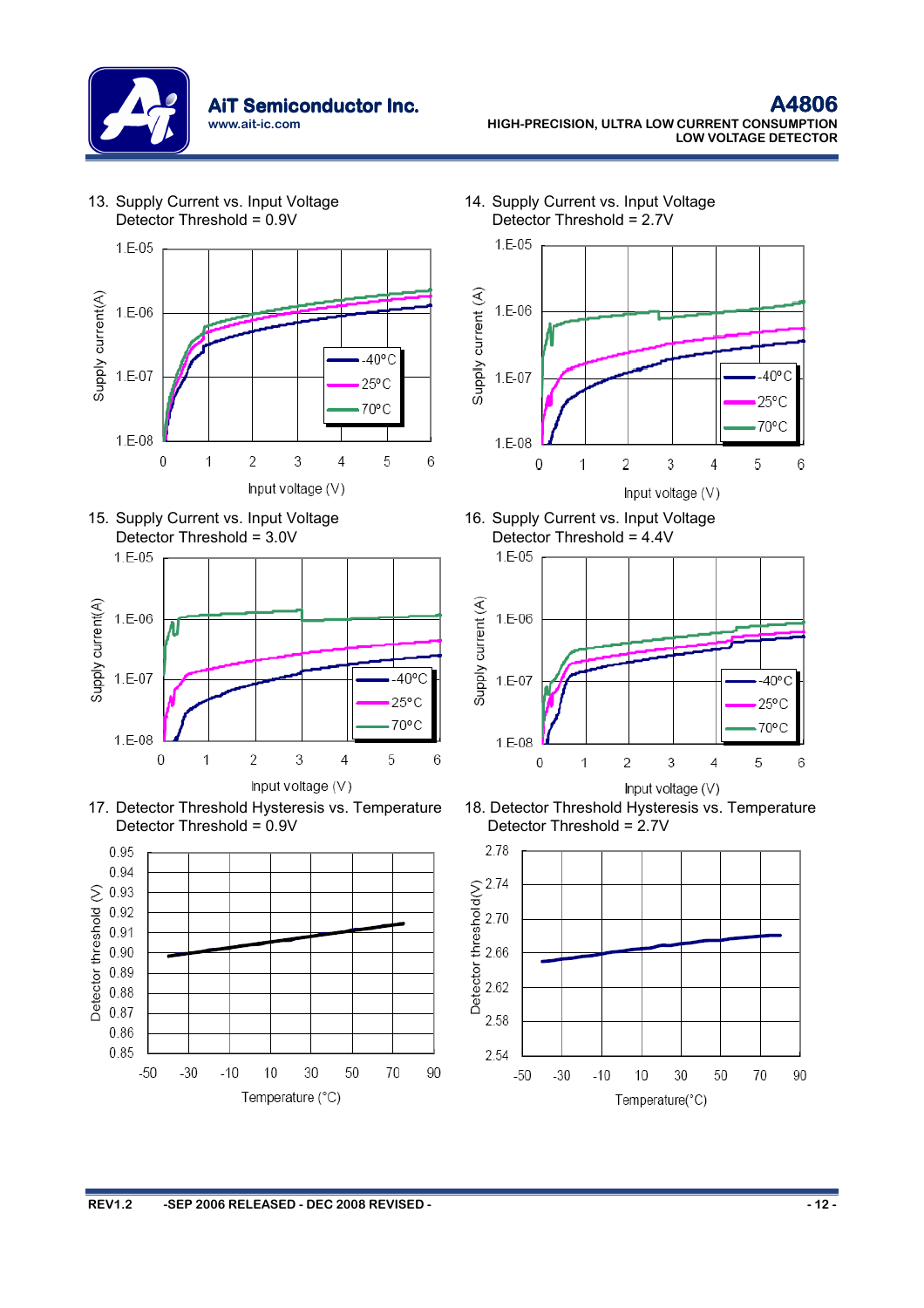

19. Detector Threshold Hysteresis vs. Temperature Detector Threshold = 3.0V





20. Detector Threshold Hysteresis vs. Temperature Detector Threshold = 2.7V







24. Nch Driver Output Current vs. V<sub>DS</sub> A4806-44C

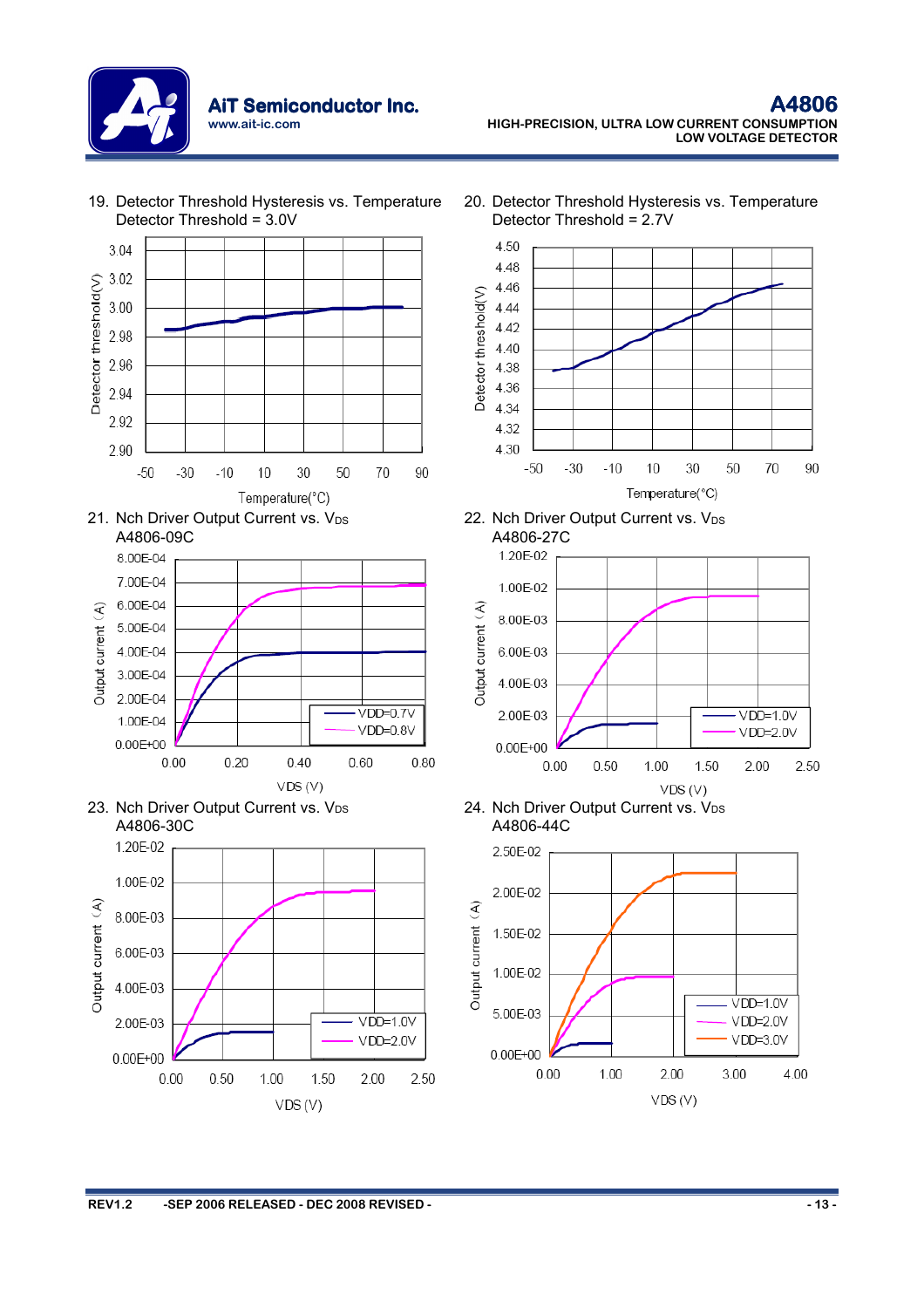

25. Nch Driver Output Current vs. Input Voltage Detector Threshold = 2.7V







29. Pch Driver Output Current vs. Input Current Detector Threshold = 4.4V



26. Nch Driver Output Current vs. Input Voltage Detector Threshold = 3.0V



28. Pch Driver Output Current vs. Input Current Detector Threshold = 2.7V

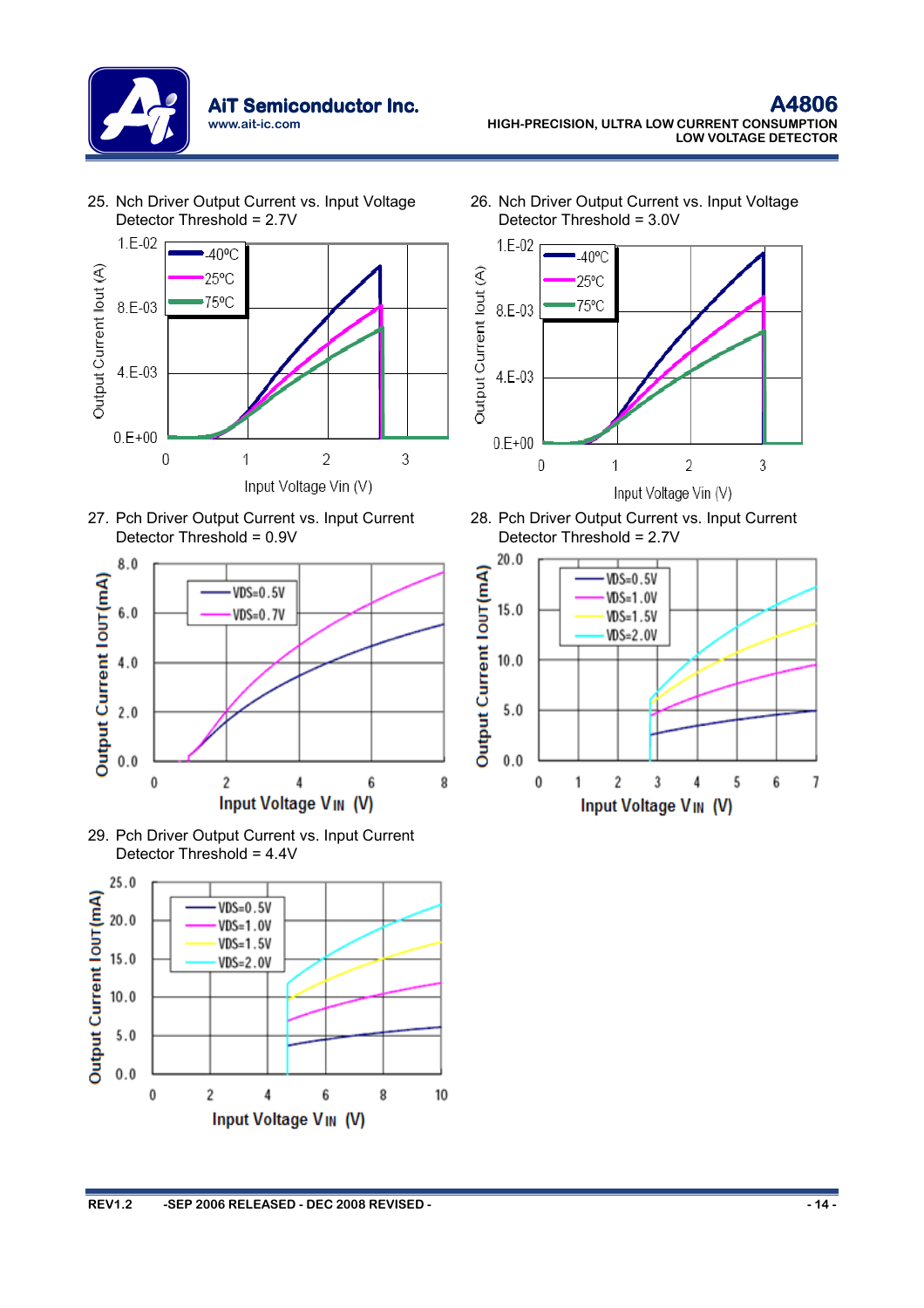

# **BLOCK DIAGRAM**

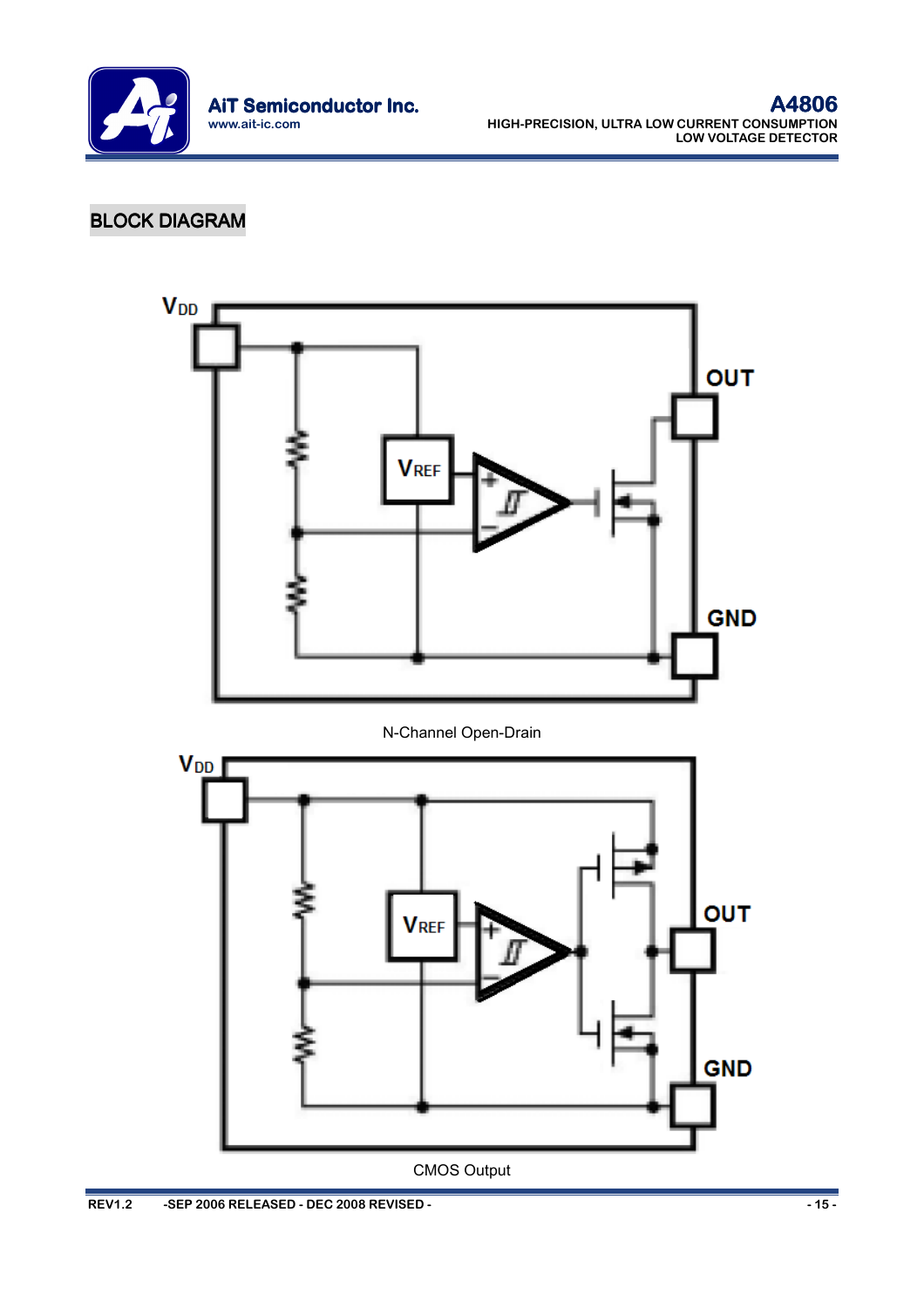

## DETAILED INFORMATION



High Precision low temperature co-efficiency reference voltage is applied to the negative input of a comparator. Input voltage, divided by resistor array of Ra, Rb and Rc is applied to the positive input of the comparator. Output of the comparator controls a pair of NMOS and PMOS switches, generating the hysteresis. Output of the comparator passes a series of buffer to drive the output CMOS pair. +VDET, -VDET, VHYS can be calculated as follows:

$$
-V_{\text{DET}} = V_{\text{REF X}} (1 + \text{Ra} / (\text{Rb} + \text{Rc}))
$$
  
+V\_{\text{DET}} = V\_{\text{REF X}} 1 + (\text{Ra} + \text{Rd}) / \text{Rb} = V\_{\text{REF X}} (1 + (\text{Ra} + \text{Rc}) / \text{Rb})  
V\_{\text{HYS}} = +V\_{\text{DET}} - (-V\_{\text{DET}}) = V\_{\text{REF X}} (\text{Ra} + \text{Rb} + \text{Rc}) (1 / (\text{Rb} - 1 / (\text{Rb} + \text{Rc}))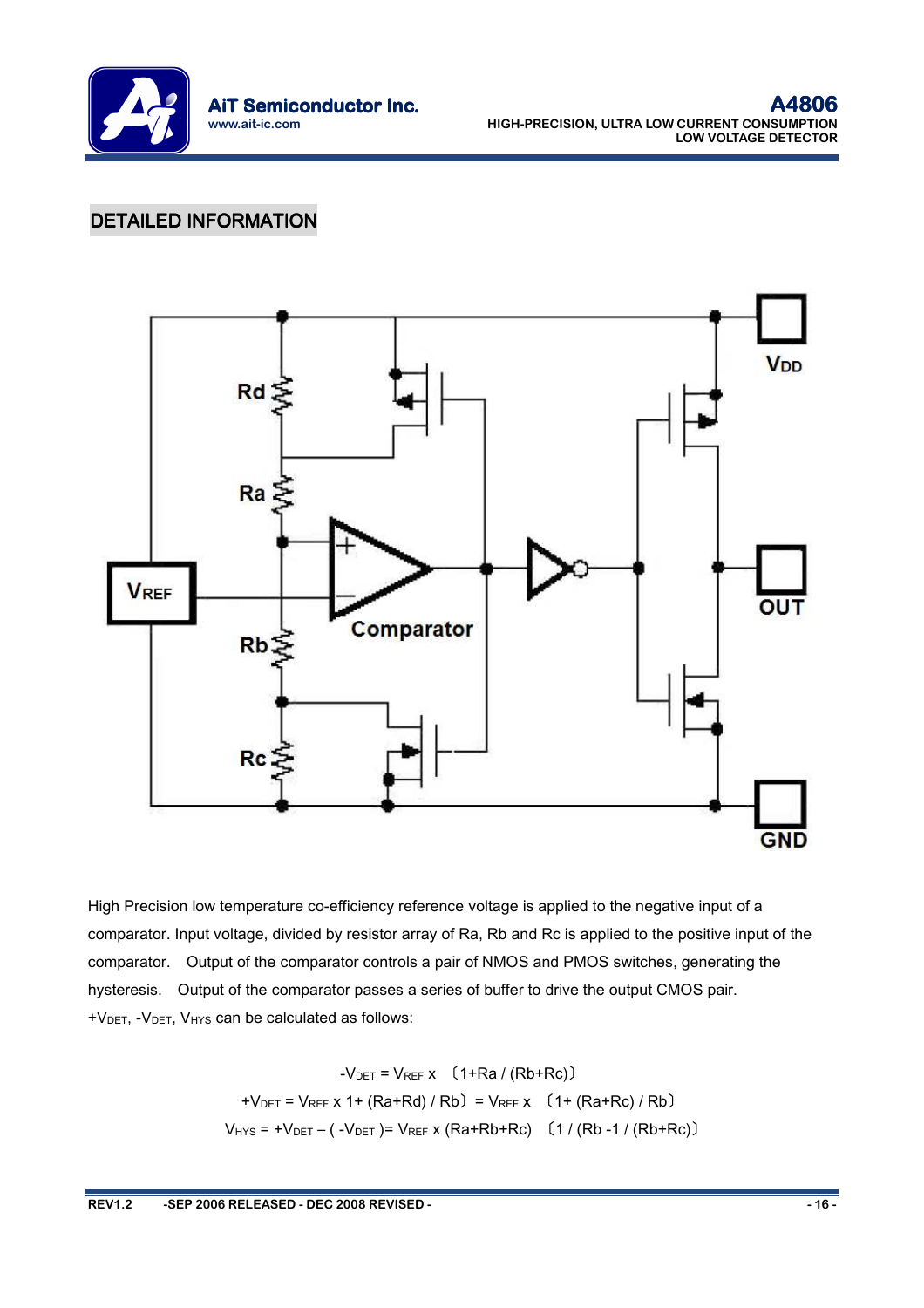



| No. | <b>Operation Status</b>                                                | <b>Output Status</b>                     |  |  |  |  |
|-----|------------------------------------------------------------------------|------------------------------------------|--|--|--|--|
|     | $V_{DD}$ > $-V_{DET}$<br>Output Voltage is equal to the Supply Voltage |                                          |  |  |  |  |
| Ш   | V <sub>DD</sub> drops below - V <sub>DET</sub>                         | Output Voltage equals to GND level       |  |  |  |  |
| Ш   | V <sub>DD</sub> drops further below V <sub>DDL</sub>                   | Output Voltge is undefined               |  |  |  |  |
| IV  | V <sub>DD</sub> rises above V <sub>DDL</sub>                           | Output Voltage equals to GND level       |  |  |  |  |
|     |                                                                        | Output Voltage equals to Supply Voltage, |  |  |  |  |
| V   | $V_{DD}$ rises above $+V_{DET}$                                        | $V_{HYS} = (+V_{DET}) - (-V_{DET})$      |  |  |  |  |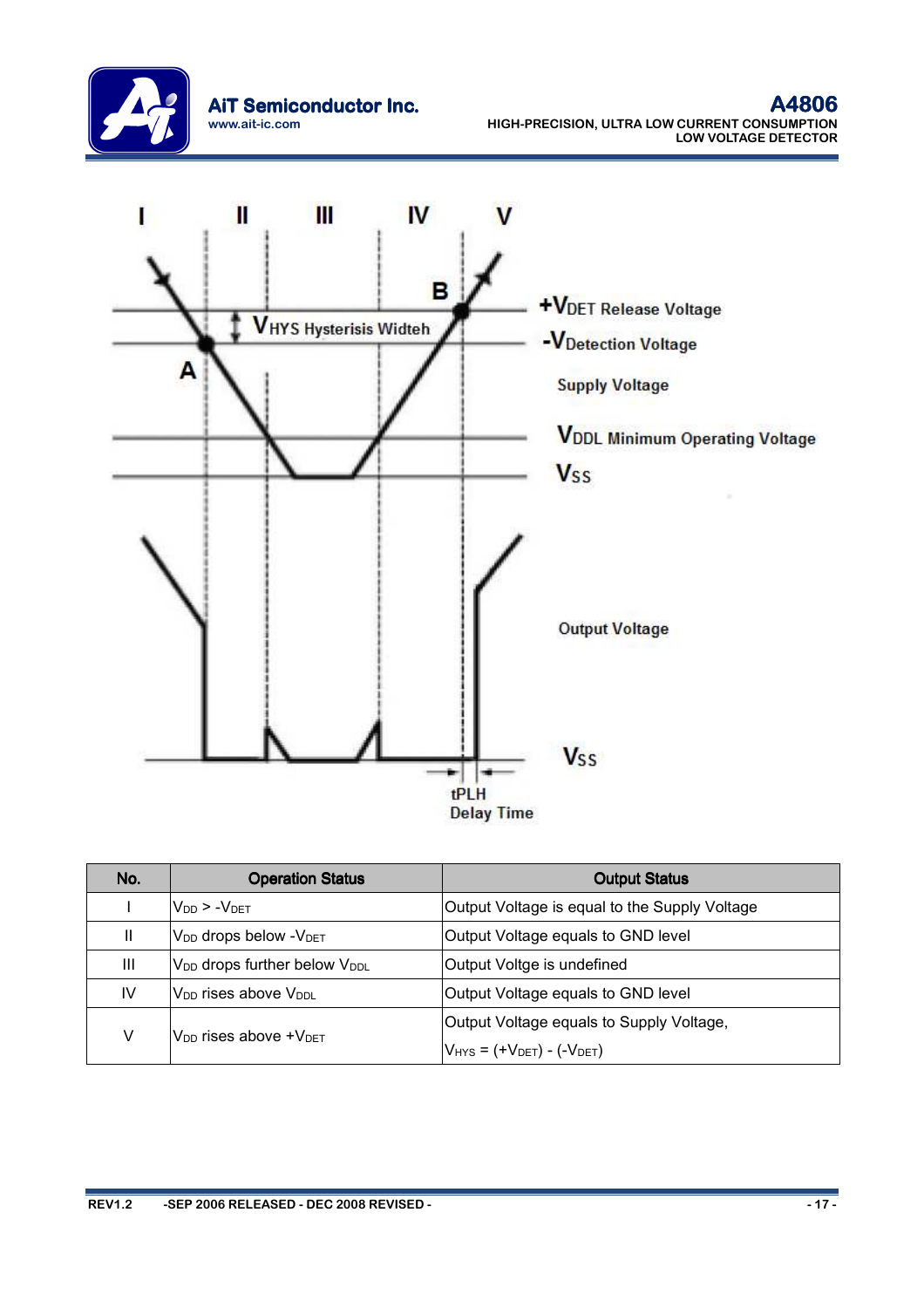

# TEST CIRCUITS

A4806 test circuits as follows:

1. Supply Current 2. Detector Threshold



3. Nch Drive Output Current 4. Pch Drive Output Current

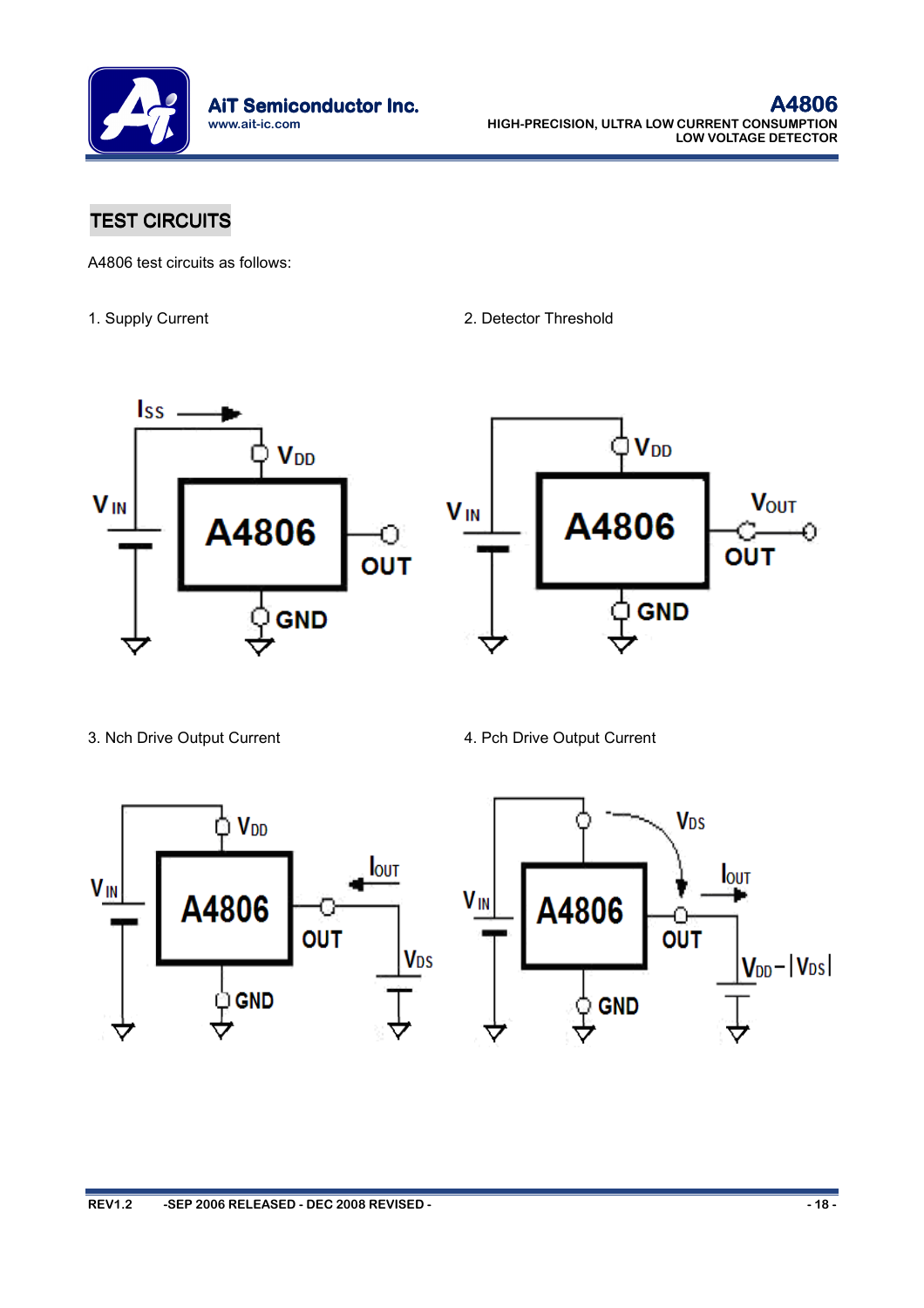

# PACKAGE INFORMATION

Dimension in SOT-23 Package (Unit: mm)







Tape Dimension Tape & Reel Dimension

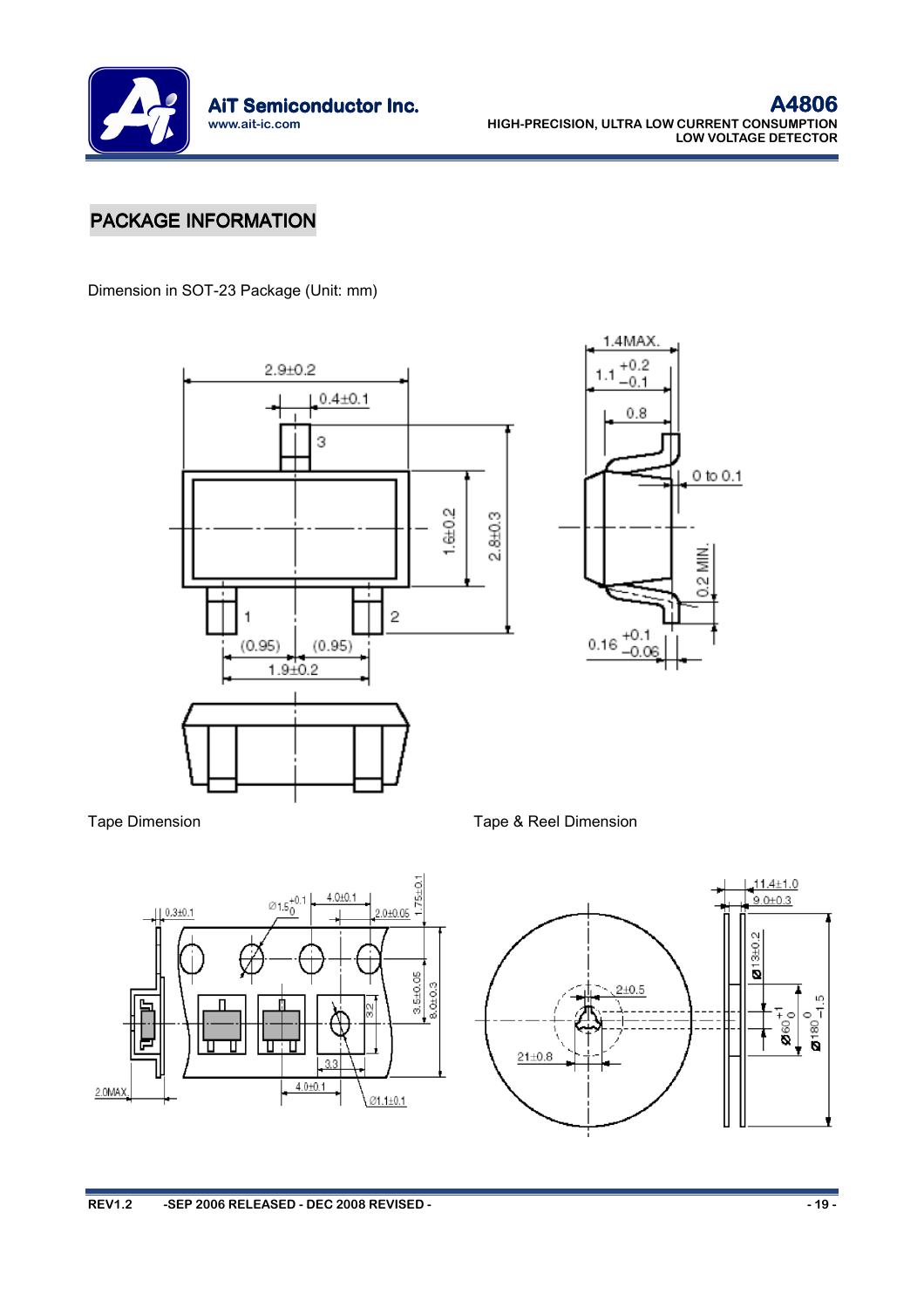

### Dimension in SOT-25 Package (Unit: mm)



Tape Dimension Tape & Reel Dimension